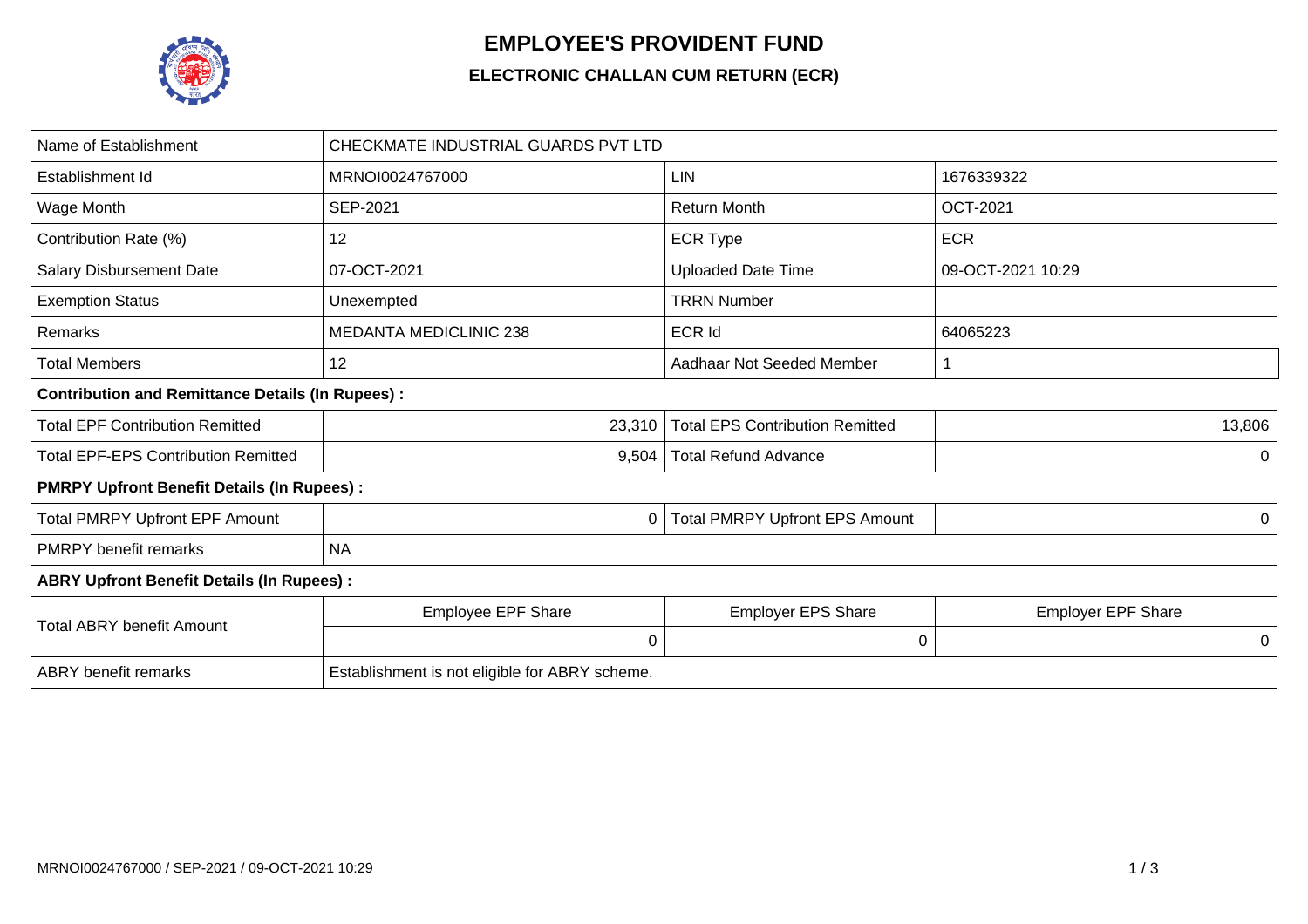## Member Details :-

|                |              | Name as per                         |                                        | Wages        |            |            | <b>Contribution Remitted</b> |           |            |       | <b>PMRPY / ABRY Benefit</b> |                |                                | <b>Posting</b>               |                 |                                  |
|----------------|--------------|-------------------------------------|----------------------------------------|--------------|------------|------------|------------------------------|-----------|------------|-------|-----------------------------|----------------|--------------------------------|------------------------------|-----------------|----------------------------------|
| SI. No.        | <b>UAN</b>   | <b>ECR</b>                          | <b>UAN</b><br><b>Repository</b>        | <b>Gross</b> | <b>EPF</b> | <b>EPS</b> | <b>EDLI</b>                  | <b>EE</b> | <b>EPS</b> | ER    | <b>NCP</b><br>Days          | <b>Refunds</b> | <b>Pension</b><br><b>Share</b> | <b>ER PF</b><br><b>Share</b> | <b>EE Share</b> | <b>Location of</b><br>the member |
| $\overline{1}$ | 100775496149 | <b>AMAR RAM</b>                     | <b>AMAR RAM</b>                        | 26,018       | 15,581     | 15,000     | 15,000                       | 1,870     | 1,250      | 620   | 9                           | $\Omega$       |                                |                              |                 | N.A.                             |
| $\overline{2}$ | 101569893941 | AMIR JHA                            | AMIR JHA                               | 29,735       | 17,807     | 15,000     | 15,000                       | 2,137     | 1,250      | 887   | 6                           | 0              |                                |                              |                 | N.A.                             |
| 3              | 101160981485 | <b>DEVENDRA</b><br><b>KUMAR</b>     | <b>DEVENDRA</b><br><b>KUMAR</b>        | 32,213       | 19,291     | 15,000     | 15,000                       | 2,315     | 1,250      | 1,065 | 4                           | $\Omega$       |                                |                              |                 | N.A.                             |
| $\overline{4}$ | 100979604753 | <b>DHEERENDRA</b><br><b>KUMAR</b>   | <b>DHEERENDR</b><br>A KUMAR            | 33,326       | 20,033     | 15,000     | 15,000                       | 2,404     | 1,250      | 1,154 | 3                           | 0              |                                |                              |                 | N.A.                             |
| 5              | 10025320609  | <b>NAWLESH</b><br><b>KUMAR</b>      | <b>KAMLESH</b><br><b>KUMAR</b>         | 31,666       | 16,863     | 15,000     | 15,000                       | 2,024     | 1,250      | 774   | 5                           | $\Omega$       |                                |                              |                 | N.A.                             |
| 6              | 100520691315 | <b>MACLEENA</b>                     | <b>MACLINA</b>                         | 28,785       | 16,188     | 15,000     | 15,000                       | 1,943     | 1,250      | 693   | 6                           | 0              |                                |                              |                 | N.A.                             |
| $\overline{7}$ | 101314241827 | PUSPA RAI                           | PUSHPA RAI                             | 31,038       | 17,537     | 15,000     | 15,000                       | 2,104     | 1,250      | 854   | $\overline{4}$              | $\Omega$       |                                |                              |                 | N.A.                             |
| 8              | 100293974941 | RAJEEV KUMAR                        | <b>RAJEEV</b><br><b>KUMAR</b>          | 32,791       | 17,537     | 15,000     | 15,000                       | 2,104     | 1,250      | 854   | $\overline{4}$              | $\Omega$       |                                |                              |                 | N.A.                             |
| 9              | 100711483713 | <b>RAJESH KUMAR</b>                 | <b>RAJESH</b><br><b>KUMAR</b>          | 26,563       | 15,908     | 15,000     | 15,000                       | 1,909     | 1,250      | 659   | $\overline{4}$              | $\Omega$       |                                |                              |                 | N.A.                             |
| 10             | 100333543436 | <b>SANJAY KUMAR</b><br><b>SINGH</b> | SANJAY<br><b>KUMAR</b><br><b>SINGH</b> | 32,791       | 17,537     | 15,000     | 15,000                       | 2,104     | 1,250      | 854   | 4                           | 0              |                                |                              |                 | N.A.                             |
| 11             | 101508657065 | <b>SONU KUMAR</b>                   | SONU<br><b>KUMAR</b>                   | 32,213       | 19,291     | 15,000     | 15,000                       | 2,315     | 1,250      | 1,065 | 4                           | $\Omega$       |                                |                              |                 | N.A.                             |
| 12             | 100453044863 | <b>VIJAY PASWAN</b>                 | VIJAY<br><b>PASWAN</b>                 | 4,633        | 675        | 675        | 675                          | 81        | 56         | 25    | 29                          | $\Omega$       |                                |                              |                 | N.A.                             |